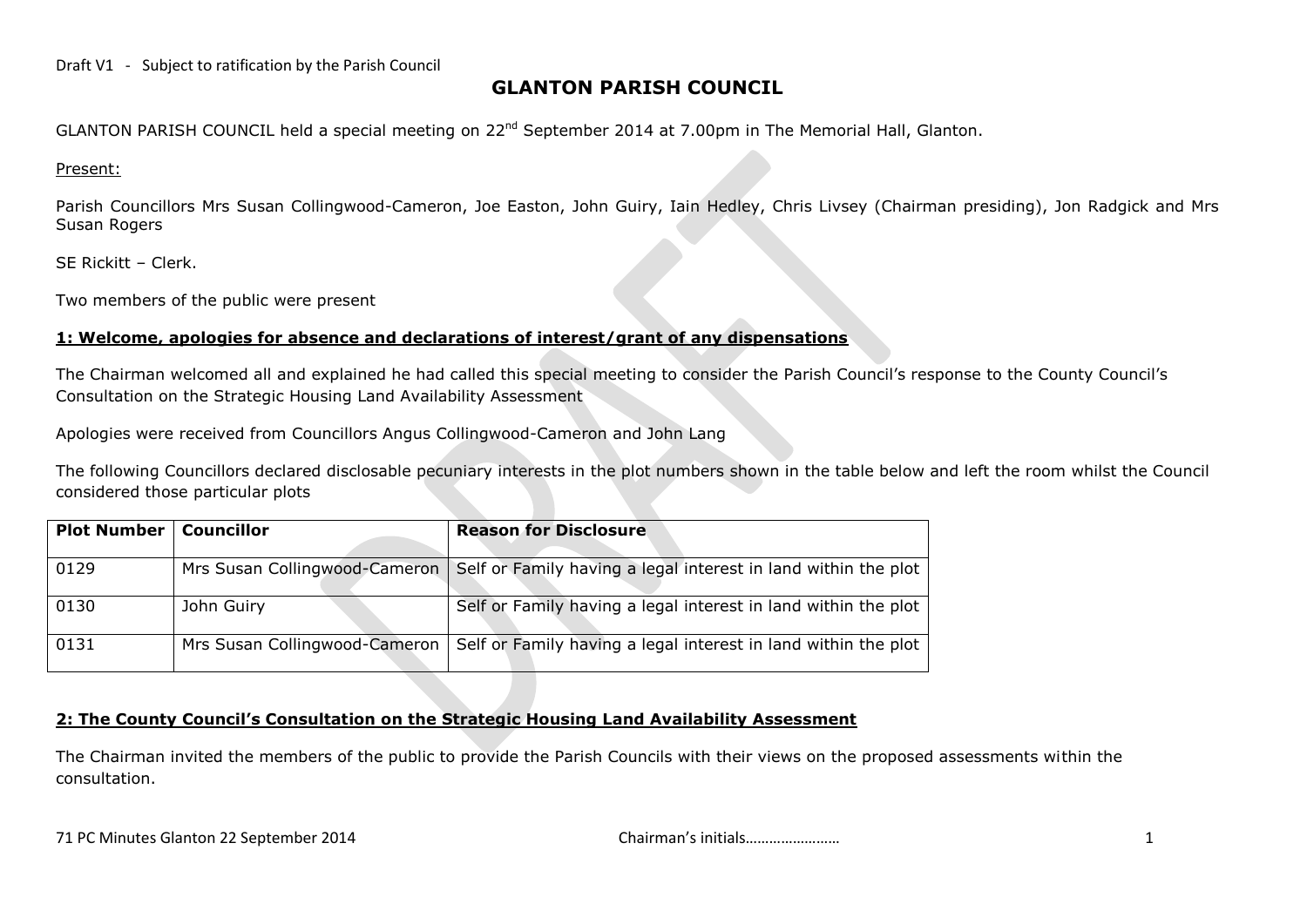# Draft V1 - Subject to ratification by the Parish Council

One parishioner expressed general acceptance of the sites but wished to ensure that any development was of a suitable scale and with appropriate materials.

The other parishioner stated that one of the descriptions affecting land in their ownership was incorrect. The parishioner was advised to complete a response form and send it to the County Council before the closing date of 24 September 2014.

[NB: The Chairman declined to allow one of the parishioners to intervene in the later discussion on a specific plot].

The Councillors then considered each plot in turn and whether they agreed or disagreed with the County Council's assessments. Details are set out in the table below. ["Yes" mean agreement with the County Council's assessments]

Councillor Jon Radgick was authorised to complete and dispatch the completed response forms on behalf of the Parish Council.

| <b>Plot</b>   | <b>Brief</b>              | <b>Suitability</b>                                                                                       | <b>Availability</b>                                        | Achievability      | <b>Deliverability Assessment</b>                                                                                                          |
|---------------|---------------------------|----------------------------------------------------------------------------------------------------------|------------------------------------------------------------|--------------------|-------------------------------------------------------------------------------------------------------------------------------------------|
| <b>Number</b> | <b>Description</b>        | <b>Assessment</b>                                                                                        | <b>Assessment</b>                                          | <b>Assessment</b>  |                                                                                                                                           |
| 0129          | SW of Birling<br>House    | Yes                                                                                                      | <b>Yes</b>                                                 | Yes                | Current application is for one dwelling<br>which seems more realistic than two<br>given the access road space needed<br>owing to gradient |
| 0130          | North of Old<br>School    | Yes The site is stated<br>as being in an Area<br>of Outstanding<br>Natural Beauty, that<br>is incorrect. | No assessment made,<br>we believe it could be<br>available | No assessment made | No assessment made. The site is not<br>suitable in its entirety but parts of it<br>could be suitable.                                     |
| 0131          | South of Old<br>School    | Yes                                                                                                      | No assessment made,<br>we believe it could be<br>available | No assessment made |                                                                                                                                           |
| 0132          | East of Whickham<br>House | Yes - The title of the<br>site is misleading, it<br>is East of Glanton<br>House                          | Yes                                                        | Yes                | No - The number of proposed<br>dwellings at 22 seems excessive in<br>relation to the size of the settlement                               |

71 PC Minutes Glanton 22 September 2014 Chairman's initials…………………… 2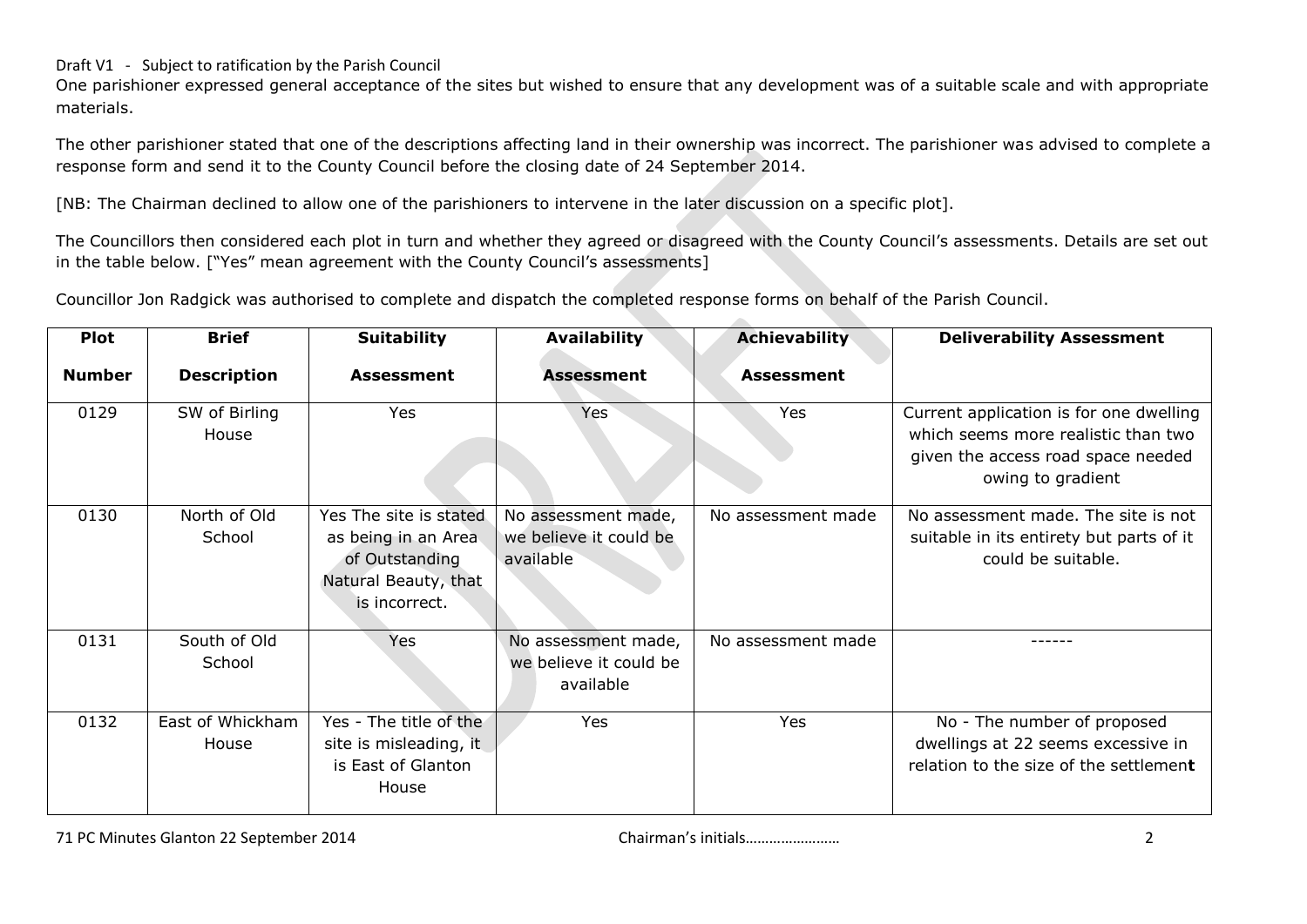| 0133 | West of Heather<br>Cottage               | Yes                                                                                                                                                                                                                                                                                                                                                                                                              | Yes | Yes       | No - There are considerable difficulties<br>of road safety and drainage which<br>make the density suggested look<br>excessive                                                                  |
|------|------------------------------------------|------------------------------------------------------------------------------------------------------------------------------------------------------------------------------------------------------------------------------------------------------------------------------------------------------------------------------------------------------------------------------------------------------------------|-----|-----------|------------------------------------------------------------------------------------------------------------------------------------------------------------------------------------------------|
| 0177 | Land East of<br>Alndale Hall             | Yes                                                                                                                                                                                                                                                                                                                                                                                                              | Yes | Yes       | No - The existing tennis courts may<br>need to be replaced with an<br>alternative recreational facility.<br>The density of development<br>suggested may be out of keeping with<br>the setting. |
| 0406 | Builders Yard,<br><b>Glanton Terrace</b> | No - There is an error<br>in respect of this site.<br>The plot shown on<br>the plan is the wrong<br>plot, it is not in<br>Glanton Terrace and<br>in fact comprises<br>listed buildings not in<br>the least suitable for<br>development. We<br>believe that the<br>actual site has<br>already been<br>developed to provide<br>one house, and if<br>that is correct it<br>should be removed<br>from the Assessment | No  | <b>No</b> | <b>No</b>                                                                                                                                                                                      |